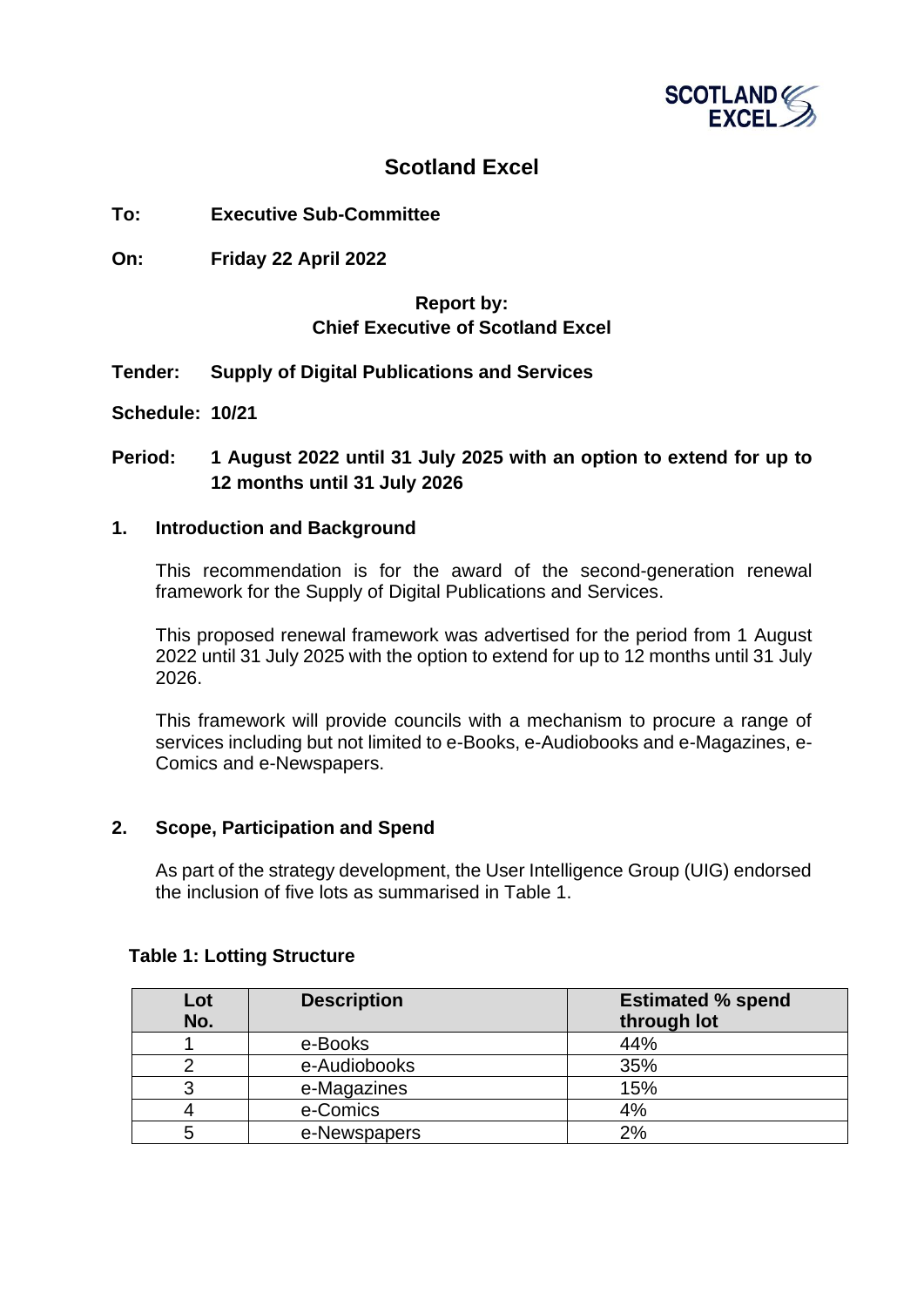This lotting structure recognises the current landscape of the marketplace and is designed to align with council requirements, as well as maximising opportunities for Small and Medium Enterprises (SMEs).

The framework was advertised to enable access by all councils in Scotland. As detailed in Appendix 1, all 32 councils have confirmed their intention to participate in this framework.

The forecast annual spend for participating councils and associate members, with contingency, is £1 million per annum. This equates to an estimated spend of £4 million over the maximum 4-year term of the framework.

## **3. Procurement Process**

A Prior Information Notice (PIN) was released on the Public Contracts Scotland portal on the 16th of July 2021 to inform the marketplace of Scotland Excel's intention to tender an opportunity for the supply of Digital Publications and Services. Prospective bidders were given the opportunity to participate in a preliminary market consultation exercise in accordance with Regulation 41 of the Public Contracts (Scotland) Regulations 2015. This involved engagement in meetings and provision to Scotland Excel of information in relation to, but not limited to, market intelligence, market trends, sustainability initiatives and community benefits to help inform the strategy. Subsequently, 11 organisations noted interest in the market consultation meetings. The meetings concluded on the 7th of August. Two online meetings with different companies were held.

A User Intelligence Group (UIG) consisting of representatives from participating councils endorsed the procurement strategy (September 2021). In addition, a working group consisting of technical and procurement representatives was formed to review technical specifications and participate in the evaluation of offers submitted.

Scotland Excel has taken cognisance of the current situation and impact during the tender exercise of the Coronavirus pandemic. Balancing the current situation with the need to provide a route to market for councils seeking the continuation of supply for Digital Publications and Services in order to meet their statutory functions and considering those council projects that may require to be undertaken in the future, Scotland Excel determined it was appropriate to undertake this renewal tender exercise and to recommend the establishment of this framework.

The Contract Notice was published via the Find A Tender and Public Contracts Scotland (PCS) portal on 1 March 2022, with the tender documentation being immediately available via the Public Contracts Scotland Tender (PCS-T) system.

As such, the tender exercise commenced after the UK withdrawal from the European Union and was conducted and concluded in accordance with the law and procedures currently in force.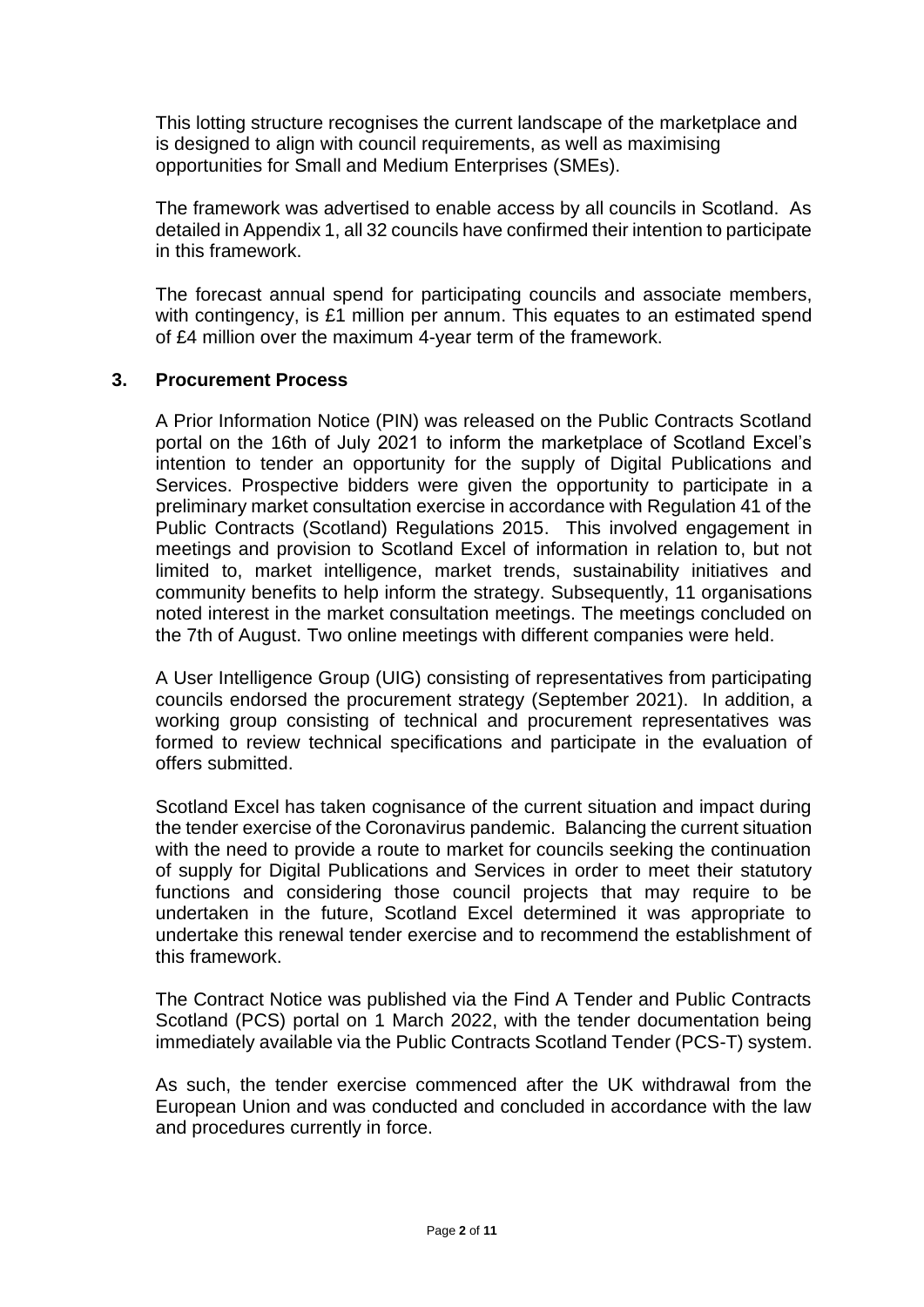The procurement process followed the open tender process to ensure maximum competition and the inclusion for all potential suppliers to service the framework. All bidders were examined against advertised selection criteria, using the Single Procurement Document (SPD), and award criteria, concurrently. The award criteria included technical and commercial sections that were evaluated against the following criteria and weightings:

Technical: 25% Commercial: 75%

Within the technical section, bidders were required to evidence their knowledge and experience by responding to method statements which covered areas including Fair Work First, Community Benefits, Supplier Platform Operation, Methods of Access, Stock Ranges and Contract Implementation and Management. Bidders were also assessed in terms of their ability to provide Community Benefits. These are detailed below within Table 2.

| <b>Question</b>    | <b>Description</b>                     | Weighting |
|--------------------|----------------------------------------|-----------|
|                    | <b>Fair Work First</b>                 |           |
| っ                  | <b>Community Benefits</b>              |           |
| 3                  | <b>Supplier Platform Operation</b>     |           |
|                    | <b>Methods of Access</b>               |           |
| 5                  | <b>Stock Ranges</b>                    |           |
| 6                  | Contract Implementation and Management | b         |
| <b>Total Score</b> |                                        | 25        |

# **Table 2: Technical Section Weighting**

Within the commercial section, bidders were invited to offer on a lot-by-lot basis for the lots outlined in Table 1, and fixed pricing for 24 months was required for all lots.

## **4. Report on Offers Received**

The tender document was downloaded by 14 organisations, with 6 tender responses received by the specified closing date and time. A summary of all offers received is provided in Appendix 2.

Based on the criteria and scoring methodology set out in the tender document, a full evaluation of the compliant offers received was completed. Appendix 3 confirms the scoring achieved by each bidder.

## **5. Recommendations**

Based on the evaluation undertaken, and in line with the advertised criteria and weightings summarised above, it is recommended that a multi-supplier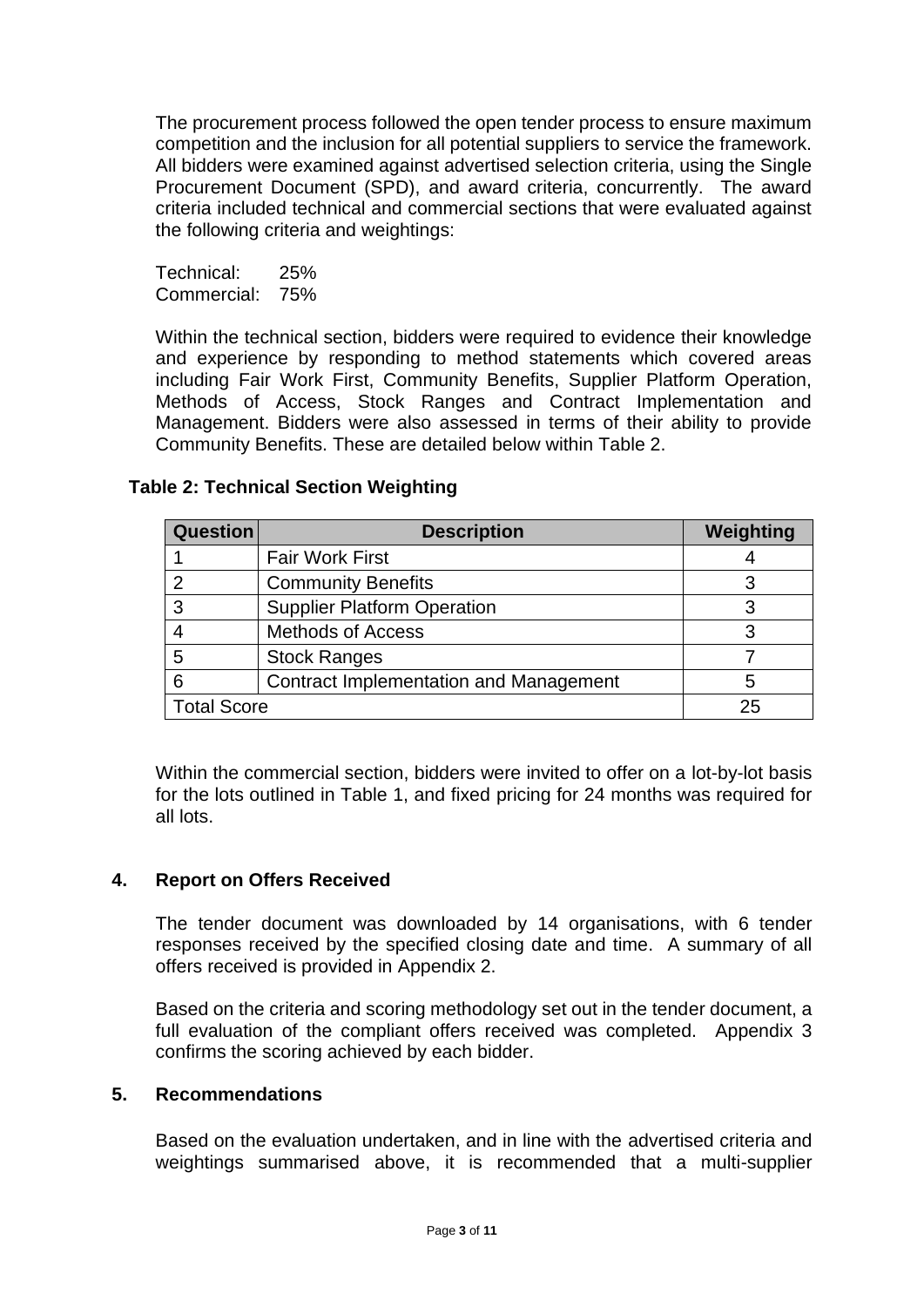framework arrangement is awarded to 6 suppliers across five lots as outlined in Appendix 3.

The 6 recommended suppliers offer best value and represent a mix of small, medium and large organisations. By taking an inclusive approach this will provide members with a greater variety of content.

The range of suppliers recommended provides coverage for all awarding framework lots and competitive options for all participating councils as well as offering a degree of choice and capacity.

## **6. Benefits**

#### **Savings**

Scotland Excel has conducted a benchmarking exercise comparing current fees against the fees submitted within the renewal tender. The result of this benchmarking is listed in Appendix 1. The projected average saving across all councils is 12%, which equates to an estimated total saving of approximately £114k per annum based on current forecast spend levels.

## **Price Stability**

The framework applies 24 months fixed pricing for all lots. Thereafter, all requests for price increases will be evaluated according to the Terms and Conditions of the framework and require to be supported by documentary evidence.

#### **Rebate**

A rebate of 0.25% payable to Scotland Excel and 1.75% payable to councils will be applied to framework spend above £150,000 (excluding the initial £150,000) and will be calculated based upon total framework spend with the supplier reported through management information returns.

#### **Sustainability**

The framework offers many benefits in sustainability, namely environmental factors with no production required, no published material and no deliveries being made.

#### **Community Benefits**

Scotland Excel is committed to maximising community benefit delivery for our members and local communities. Suppliers were asked to commit to the delivery of community benefit initiatives, against pre-agreed spend thresholds outlined within the community benefits method statement. These aim to be reflective of the National Indicators outlined within the Scottish Government's National Performance framework, and their underlying vision and goals. Councils will accrue 'community benefit points' based on their level of spend with a supplier. These 'points' correlate to a negotiable benefit that the council can elect to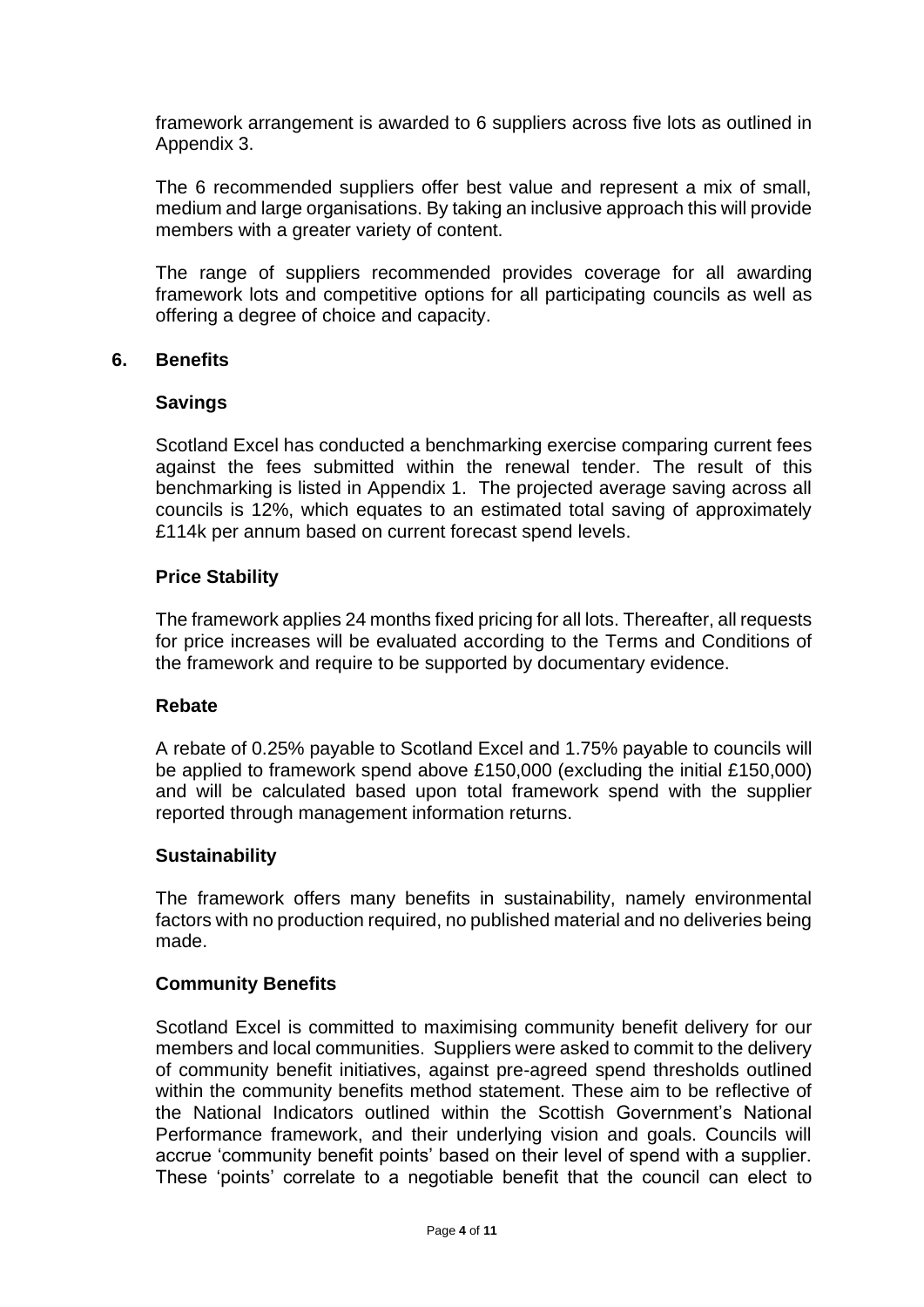receive at any given point throughout the lifetime of the framework. Of the recommended suppliers, 4 have committed to delivering these benefits. Scotland Excel will continue to engage with all appointed suppliers to drive maximum adoption and delivery of community benefits where appropriate

Within the published tender documents, suppliers were given a list of indicative community benefits that could be agreed with councils. Examples of these are:

- employability workshop or events in schools, college or community groups
- sponsorship of local sports teams and community events
- donations of products and vouchers
- recruitment of full-time employees

Scotland Excel will monitor delivery of these commitments during the lifetime of the framework, and this will also be reported through ongoing contract management returns. Results reported on community benefits will be disseminated to councils on a 6 monthly basis.

## **Fair Work Practices including the Real Living Wage**

Scotland Excel and its members are committed to the delivery of high-quality public services and recognise that this is dependent on a workforce that is wellrewarded, well-motivated, well-led, has access to appropriate opportunities for training and skills development, are diverse and is engaged in decision making. Within the technical section of the tender, bidders were assessed on their approach to fair work practices and payment of the Real Living Wage to their workforce. Of the 6 recommended bidders, 5 pay the Real Living Wage, as detailed in Appendix 4 - List of Recommended Suppliers with Living Wage Status.

Scotland Excel will continue to monitor Fair Work Practices, including encouraging further uptake by suppliers committing to paying staff the Real Living Wage, during contract and supplier management activity.

## **7. Contract Mobilisation and Management**

As part of the mobilisation process, all suppliers will be offered a contract mobilisation meeting to outline the operation of the framework, including roles and responsibilities, management information and community benefit commitments. Both suppliers and participating members will be issued with a mobilisation pack containing all required details to utilise the framework.

In accordance with Scotland Excel's established contract and supplier management programme, in terms of risk and spend as detailed in Appendix 5, this framework is classified as class D. As such, it will require annual supplier meetings and surveys, and annual user group reviews as appropriate. During the current market conditions Scotland Excel will continue to engage with suppliers on a regular basis to manage the response to the pandemic and ensure continuity of this essential service delivery for our members.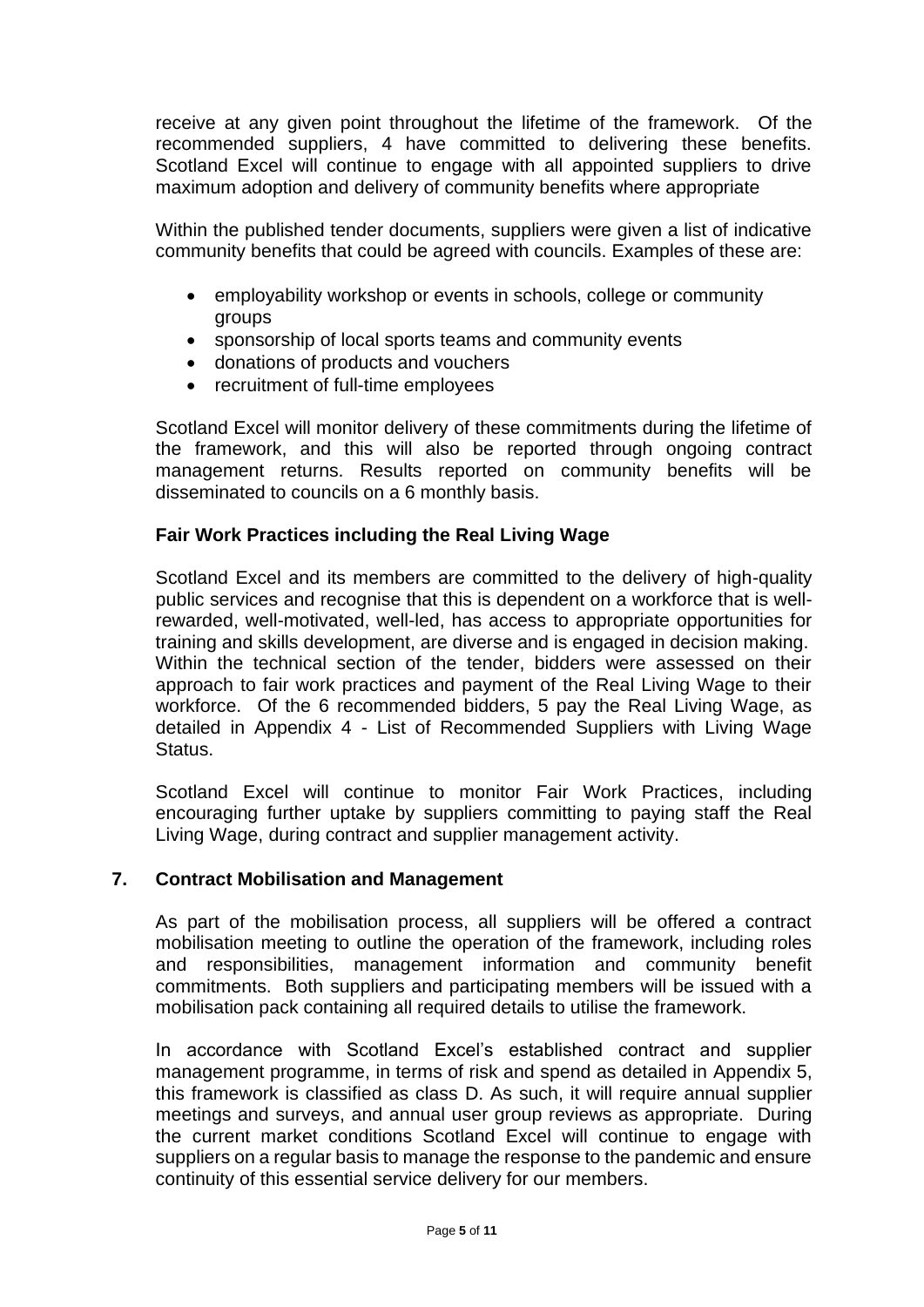Meetings and engagement undertaken with suppliers will adhere to all applicable health and safety guidelines.

## **8. Summary**

This second-generation framework for the Supply of Digital Publications and Services continues to maximise collaboration, promote added value and deliver best value. A range of benefits can be reported in relation to savings, price stability, sustainability and community benefits.

The Executive Sub Committee is requested to approve the recommendation to award this framework agreement as detailed in Appendix 3 (Scoring and Recommendations).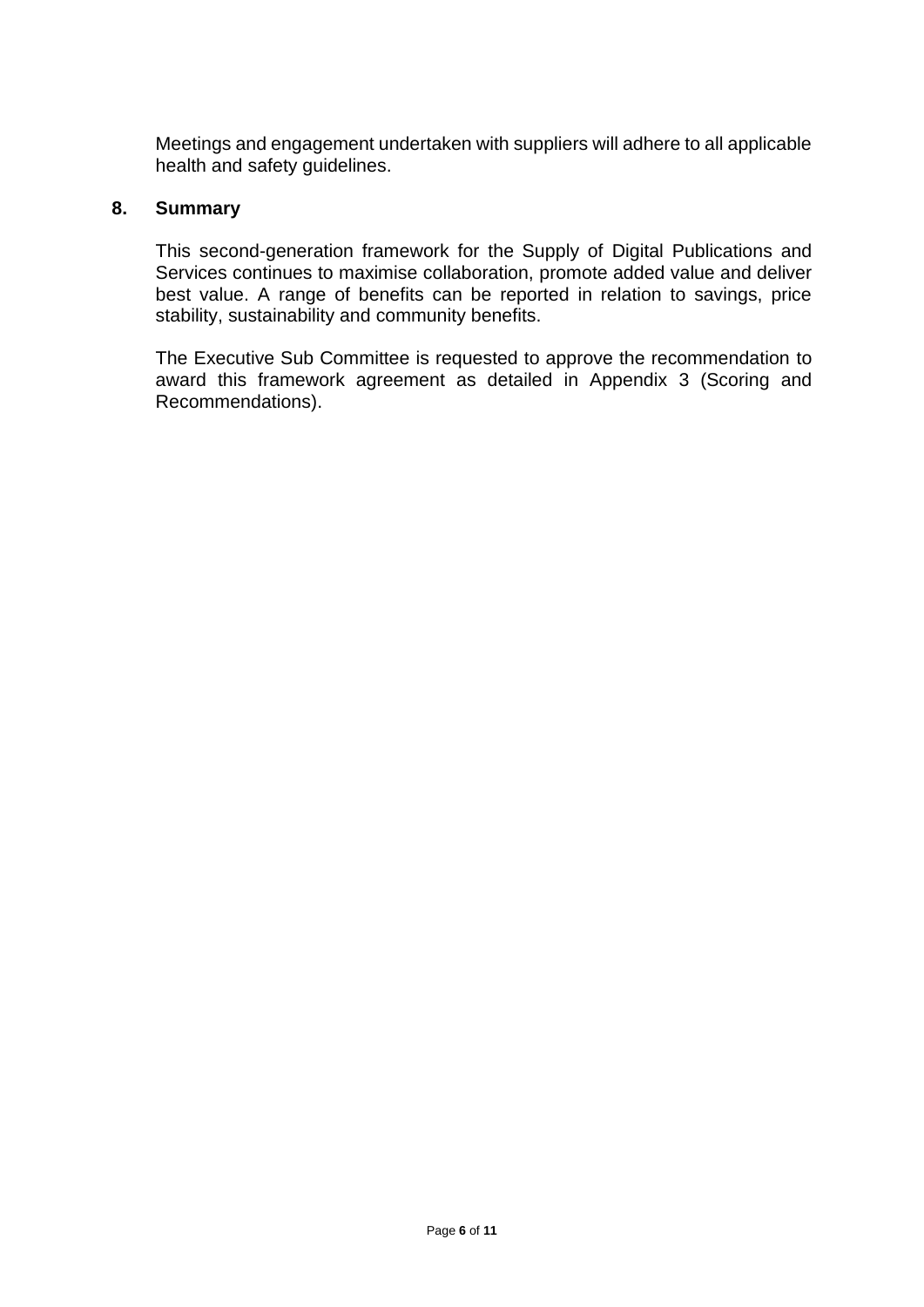## **Appendix 1 – Participation, Spend and Savings Summary Supply of Digital Publications and Services 1021**

| <b>Member Name</b>              | Participation in<br>Contract | Participation Entry Estimated Annual<br>Date | Spend (£) | <b>Source of Spend Data</b> | Indexation<br>(%) | % Estimated<br>Forecast<br><b>Savings</b> | <b>Estimated Annual Savings</b><br>(f) | <b>Basis of Savings Calculation</b>  |
|---------------------------------|------------------------------|----------------------------------------------|-----------|-----------------------------|-------------------|-------------------------------------------|----------------------------------------|--------------------------------------|
| Aberdeen City Council           | <b>YES</b>                   | 01 August 2022                               | £14,646   | Suppliers MI                | 7.0%              | 12.0%                                     | £1.758                                 | Benchmarked current framework        |
| Aberdeenshire Council           | <b>YES</b>                   | 01 August 2022                               | £13,405   | Suppliers MI                | 7.0%              | 12.0%                                     | £1,609                                 | Benchmarked current framework        |
| <b>Angus Council</b>            | YES                          | 01 August 2022                               | £0        | Suppliers MI                | 7.0%              | 12.0%                                     | £0                                     | Benchmarked current framework        |
| Argyll & Bute Council           | YES                          | 01 August 2022                               | £0        | Suppliers MI                | 7.0%              | 12.0%                                     | £0                                     | Benchmarked current framework        |
| City of Edinburgh Council       | <b>YES</b>                   | 01 August 2022                               | £38,554   | Suppliers MI                | 7.0%              | 12.0%                                     | £4,626                                 | Benchmarked current framework        |
| Clackmannanshire Council        | <b>YES</b>                   | 01 August 2022                               | £7,462    | Suppliers MI                | 7.0%              | 12.0%                                     | £895                                   | Benchmarked current framework        |
| Comhairle nan Eilean Siar       | <b>YES</b>                   | 01 August 2022                               | £775      | Suppliers MI                | 7.0%              | 12.0%                                     | £93                                    | Benchmarked current framework        |
| Dumfries & Galloway Council     | <b>YES</b>                   | 01 August 2022                               | £0        | Suppliers MI                | 7.0%              | 12.0%                                     | £0                                     | Benchmarked current framework        |
| Dundee City Council             | <b>YES</b>                   | 01 August 2022                               | £0        | Suppliers MI                | 7.0%              | 12.0%                                     | £0                                     | Benchmarked current framework        |
| <b>East Ayrshire Council</b>    | YES                          | 01 August 2022                               | £0        | Suppliers MI                | 7.0%              | 12.0%                                     | £0                                     | Benchmarked current framework        |
| East Dunbartonshire Council     | YES                          | 01 August 2022                               | £0        | Suppliers MI                | 7.0%              | 12.0%                                     | £0                                     | Benchmarked current framework        |
| East Lothian Council            | <b>YES</b>                   | 01 August 2022                               | £16,235   | Suppliers MI                | 7.0%              | 12.0%                                     | £1,948                                 | Benchmarked current framework        |
| East Renfrewshire Council       | YES                          | 01 August 2022                               | £2,040    | Suppliers MI                | 7.0%              | 12.0%                                     | £245                                   | Benchmarked current framework        |
| <b>Falkirk Council</b>          | <b>YES</b>                   | 01 August 2022                               | £8,341    | Suppliers MI                | 7.0%              | 12.0%                                     | £1,001                                 | Benchmarked current framework        |
| <b>Fife Council</b>             | <b>YES</b>                   | 01 August 2022                               | £0        | Suppliers MI                | 7.0%              | 12.0%                                     | £0                                     | Benchmarked current framework        |
| <b>Glasgow City Council</b>     | <b>YES</b>                   | 01 August 2022                               | £0        | Suppliers MI                | 7.0%              | 12.0%                                     | £0                                     | Benchmarked current framework        |
| <b>Highland Council</b>         | <b>YES</b>                   | 01 August 2022                               | £0        | Suppliers MI                | 7.0%              | 12.0%                                     | £0                                     | Benchmarked current framework        |
| <b>Inverclyde Council</b>       | <b>YES</b>                   | 01 August 2022                               | £2.937    | <b>Council Provided</b>     | 7.0%              | 12.0%                                     | £352                                   | Benchmarked current framework        |
| Midlothian Council              | YES                          | 01 August 2022                               | £985      | Suppliers MI                | 7.0%              | 12.0%                                     | £118                                   | Benchmarked current framework        |
| <b>Moray Council</b>            | <b>YES</b>                   | 01 August 2022                               | £5,783    | Suppliers MI                | 7.0%              | 12.0%                                     | £694                                   | Benchmarked current framework        |
| North Ayrshire Council          | YES                          | 01 August 2022                               | £9,477    | Suppliers MI                | 7.0%              | 12.0%                                     | £1,137                                 | Benchmarked current framework        |
| North Lanarkshire Council       | YES                          | 01 August 2022                               | £0        | Suppliers MI                | 7.0%              | 12.0%                                     | £0                                     | Benchmarked current framework        |
| <b>Orkney Islands Council</b>   | YES                          | 01 August 2022                               | £1,444    | Suppliers MI                | 7.0%              | 12.0%                                     | £173                                   | Benchmarked current framework        |
| Perth & Kinross Council         | <b>YES</b>                   | 01 August 2022                               | £4,420    | Suppliers MI                | 7.0%              | 12.0%                                     | £530                                   | Benchmarked current framework        |
| <b>Renfrewshire Council</b>     | <b>YES</b>                   | 01 August 2022                               | £9,302    | Suppliers MI                | 7.0%              | 12.0%                                     | £1,116                                 | Benchmarked current framework        |
| Scottish Borders Council        | <b>YES</b>                   | 01 August 2022                               | £0        | Suppliers MI                | 7.0%              | 12.0%                                     | £0                                     | Benchmarked current framework        |
| <b>Shetland Islands Council</b> | <b>YES</b>                   | 01 August 2022                               | £4,128    | Suppliers MI                | 7.0%              | 12.0%                                     | £495                                   | Benchmarked current framework        |
| South Ayrshire Council          | <b>YES</b>                   | 01 August 2022                               | £8,046    | Suppliers MI                | 7.0%              | 12.0%                                     | £966                                   | Benchmarked current framework        |
| South Lanarkshire Council       | YES                          | 01 August 2022                               | £0        | Suppliers MI                | 7.0%              | 12.0%                                     | £0                                     | Benchmarked current framework        |
| <b>Stirling Council</b>         | YES                          | 01 August 2022                               | £19,157   | Suppliers MI                | 7.0%              | 12.0%                                     | £2,299                                 | Benchmarked current framework        |
| West Dunbartonshire Council     | <b>YES</b>                   | 01 August 2022                               | £941      | Suppliers MI                | 7.0%              | 12.0%                                     | £113                                   | Benchmarked current framework        |
| West Lothian Council            | YES                          | 01 August 2022                               | £4,057    | Suppliers MI                | 7.0%              | 12.0%                                     | £487                                   | Benchmarked current framework        |
| <b>Tayside Contracts</b>        | <b>YES</b>                   | 01 August 2022                               | £0        | Suppliers MI                | 7.0%              | 12.0%                                     | £0                                     | Benchmarked current framework        |
| <b>Totals</b>                   |                              |                                              | £172,135  |                             |                   | 12.0%                                     | £20,656                                |                                      |
| <b>Associate Members</b>        | <b>YES</b>                   | 01 August 2022                               | £774,978  | Suppliers MI                | 7.0%              | 12.00%                                    | £92,997                                | <b>Benchmarked Current Framework</b> |
| <b>Totals</b>                   |                              |                                              | £947,113  |                             |                   | 12.00%                                    | £113,654                               |                                      |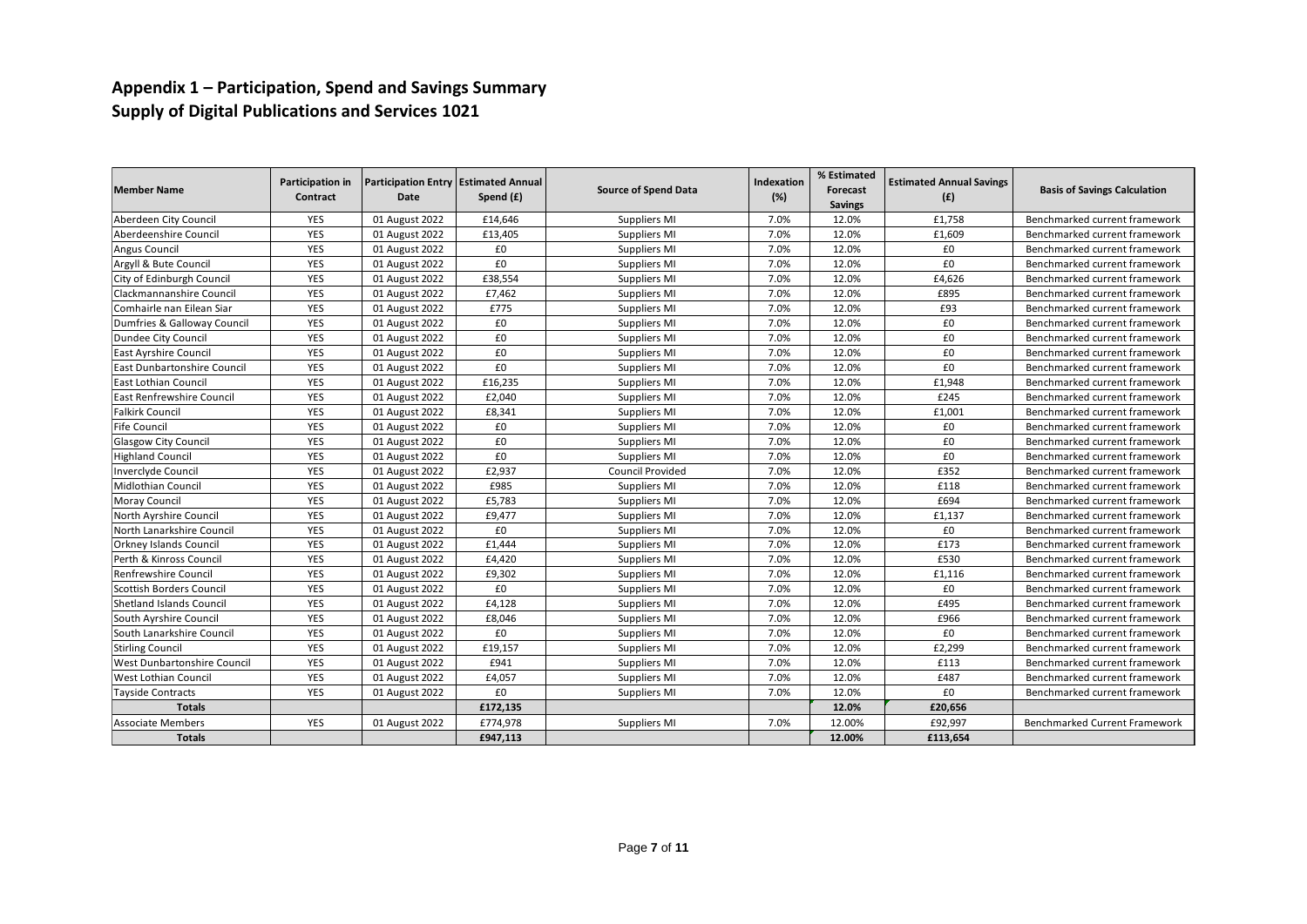# **Appendix 2 – Summary of Offers Received**

| <b>Name of Tenderer</b>         | <b>SME</b><br><b>Status</b> | Location                | Lot(s)<br><b>Tendered</b> | Lot(s) Awarded |
|---------------------------------|-----------------------------|-------------------------|---------------------------|----------------|
| <b>Bibliotheca Limited</b>      | Medium                      | Cheadle, Cheshire       | 1, 2, 4                   | 1, 2, 4        |
| Bolinda UK Ltd                  | Small                       | London, England         | $1 - 5$                   | $1 - 5$        |
| <b>EBSCO International Inc.</b> | Large                       | Enfield, England        | 3                         | 3              |
| OverDrive Global Limited        | Large                       | Leicestershire, England | $1 - 5$                   | $1 - 5$        |
| <b>Ulverscroft Limited</b>      | Medium                      | Leicestershire, England | 1, 2                      | 1, 2           |
| Wheelers eplatform Limited      | Small                       | Mitcheldean, England    | 1, 2                      | 1, 2           |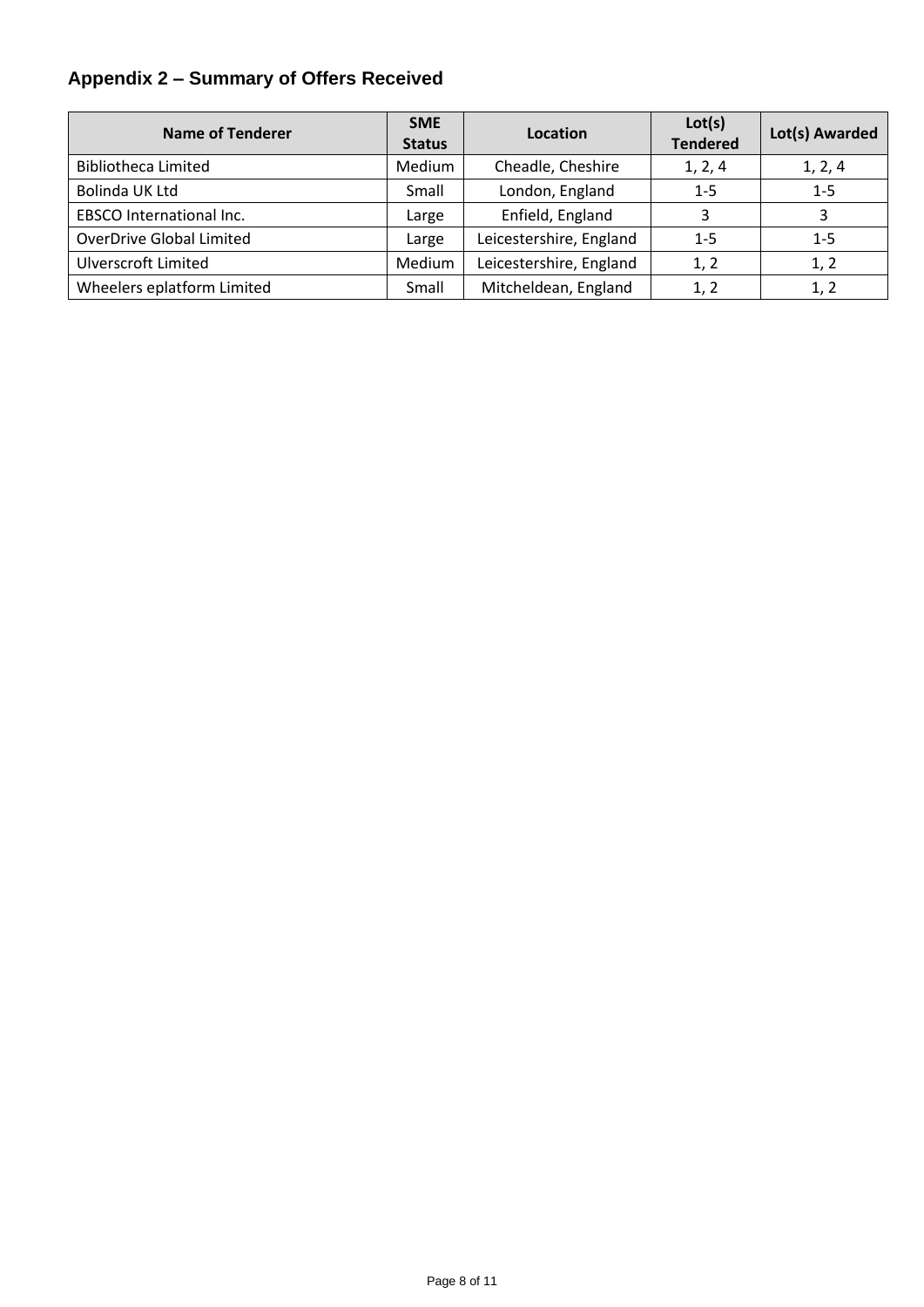# **Appendix 3 - Scoring and Recommendations**

|                                 |                    | <b>Recommended for</b> |
|---------------------------------|--------------------|------------------------|
| Lot 1 e-Books                   | <b>Total Score</b> | Award                  |
| <b>Ulverscroft Limited</b>      | 96.50              | Yes                    |
| <b>Bolinda UK Ltd</b>           | 89.74              | Yes                    |
| Wheelers eplatform              |                    |                        |
| Limited                         | 86.30              | Yes                    |
| <b>OverDrive Global Limited</b> | 76.33              | Yes                    |
| <b>Bibliotheca Limited</b>      | 68.14              | Yes                    |

|                                 |                    | <b>Recommended for</b> |
|---------------------------------|--------------------|------------------------|
| Lot 2 e-Audiobooks              | <b>Total Score</b> | Award                  |
| <b>OverDrive Global Limited</b> | 96.00              | Yes                    |
| Bolinda UK Ltd                  | 82.26              | Yes                    |
| <b>Bibliotheca Limited</b>      | 80.89              | Yes                    |
| <b>Ulverscroft Limited</b>      | 76.08              | Yes                    |
| Wheelers eplatform              |                    |                        |
| Limited                         | 56.31              | Yes                    |

| Lot 3 e-Magazines               | <b>Total Score</b> | <b>Recommended for</b><br>Award |
|---------------------------------|--------------------|---------------------------------|
| <b>OverDrive Global Limited</b> | 96.00              | Yes                             |
| <b>EBSCO</b> International Inc. | 48.90              | Yes                             |
| <b>Bolinda UK Ltd</b>           | 26.66              | Yes                             |

|                                 |                    | <b>Recommended for</b> |
|---------------------------------|--------------------|------------------------|
| Lot 4 e-Comics                  | <b>Total Score</b> | Award                  |
| <b>Bibliotheca Limited</b>      | 98.25              | Yes                    |
| <b>OverDrive Global Limited</b> | 39.07              | Yes                    |
| Bolinda UK Ltd                  | 24.70              | Yρς                    |

|                                 |                    | <b>Recommended for</b> |
|---------------------------------|--------------------|------------------------|
| Lot 5 e-Newspapers              | <b>Total Score</b> | Award                  |
| <b>OverDrive Global Limited</b> | 96.00              | Yes                    |
| Bolinda UK Ltd                  | $24.77$ $\mid$     | Υρς                    |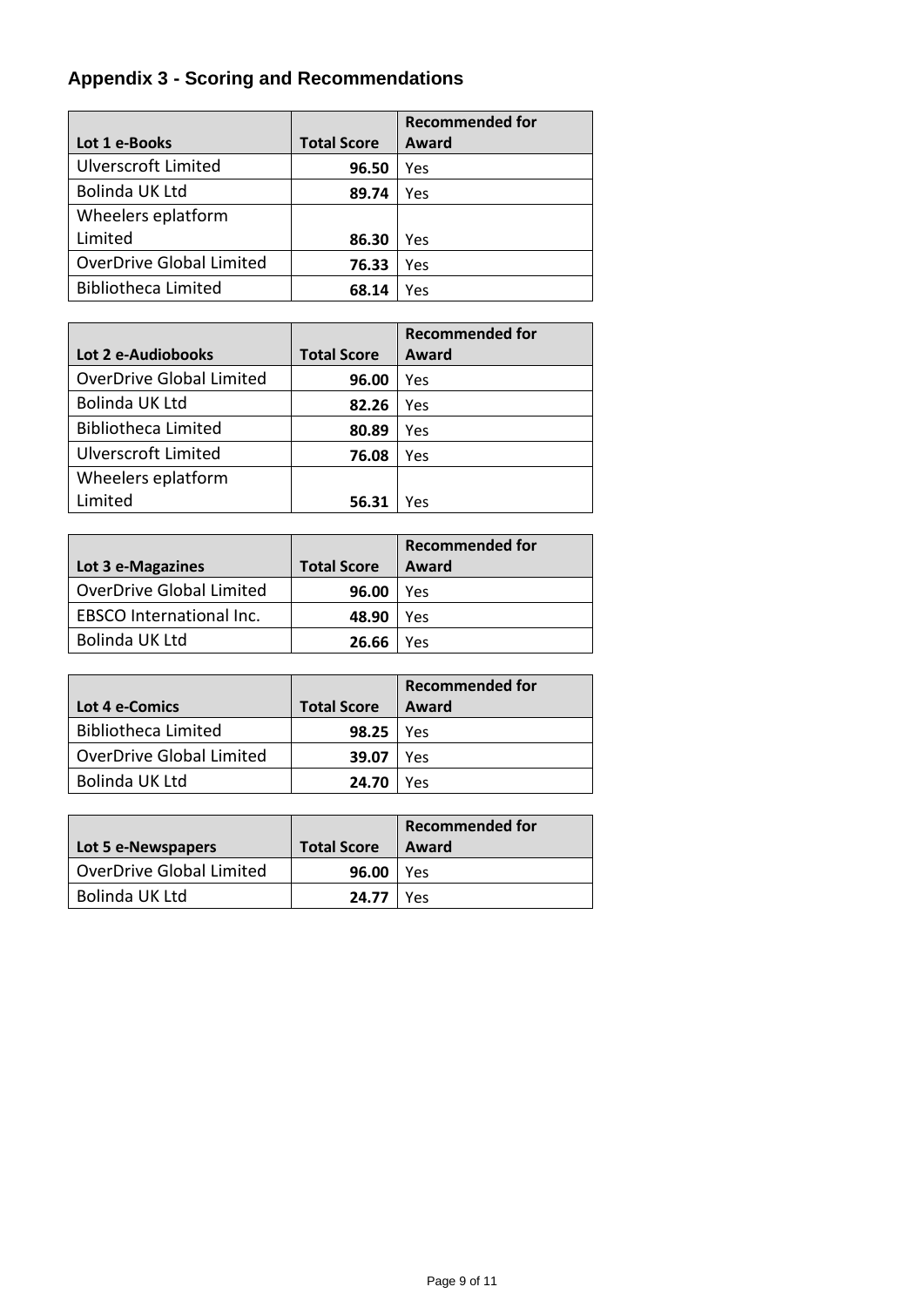# **Appendix 4- List of Recommended Suppliers with Living Wage Status**

| <b>Tenderer</b>               | <b>Accredited</b> | Currently<br>progressing<br>through Real<br><b>Living Wage</b><br>accreditation<br>process | Pay Real Living<br>Wage to all<br>employees, and<br>committed to<br>gaining<br>accreditation<br>over the initial 2<br>years of<br>framework | Pay Real<br>Living<br>Wage to all<br>employees,<br>but not<br>accredited | <b>Neither accredited</b><br>nor paying Real<br>Living Wage, but<br>do commit to pay<br>the Real Living<br>Wage to all<br>employees over<br>the initial 2 years<br>of the framework | <b>Neither</b><br>accredited<br>nor paying<br><b>Real Living</b><br>Wage |
|-------------------------------|-------------------|--------------------------------------------------------------------------------------------|---------------------------------------------------------------------------------------------------------------------------------------------|--------------------------------------------------------------------------|-------------------------------------------------------------------------------------------------------------------------------------------------------------------------------------|--------------------------------------------------------------------------|
| Bibliotheca Limited           |                   |                                                                                            |                                                                                                                                             | <b>Yes</b>                                                               |                                                                                                                                                                                     |                                                                          |
| Bolinda UK Ltd                | Yes               |                                                                                            |                                                                                                                                             |                                                                          |                                                                                                                                                                                     |                                                                          |
| <b>EBSCO</b> International    |                   |                                                                                            |                                                                                                                                             |                                                                          |                                                                                                                                                                                     | <b>Yes</b>                                                               |
| Inc.                          |                   |                                                                                            |                                                                                                                                             |                                                                          |                                                                                                                                                                                     |                                                                          |
| OverDrive Global Inc.         |                   |                                                                                            |                                                                                                                                             | <b>Yes</b>                                                               |                                                                                                                                                                                     |                                                                          |
| Ulverscroft Limited           |                   |                                                                                            |                                                                                                                                             | <b>Yes</b>                                                               |                                                                                                                                                                                     |                                                                          |
| Wheelers eplatform<br>Limited |                   |                                                                                            |                                                                                                                                             | <b>Yes</b>                                                               |                                                                                                                                                                                     |                                                                          |